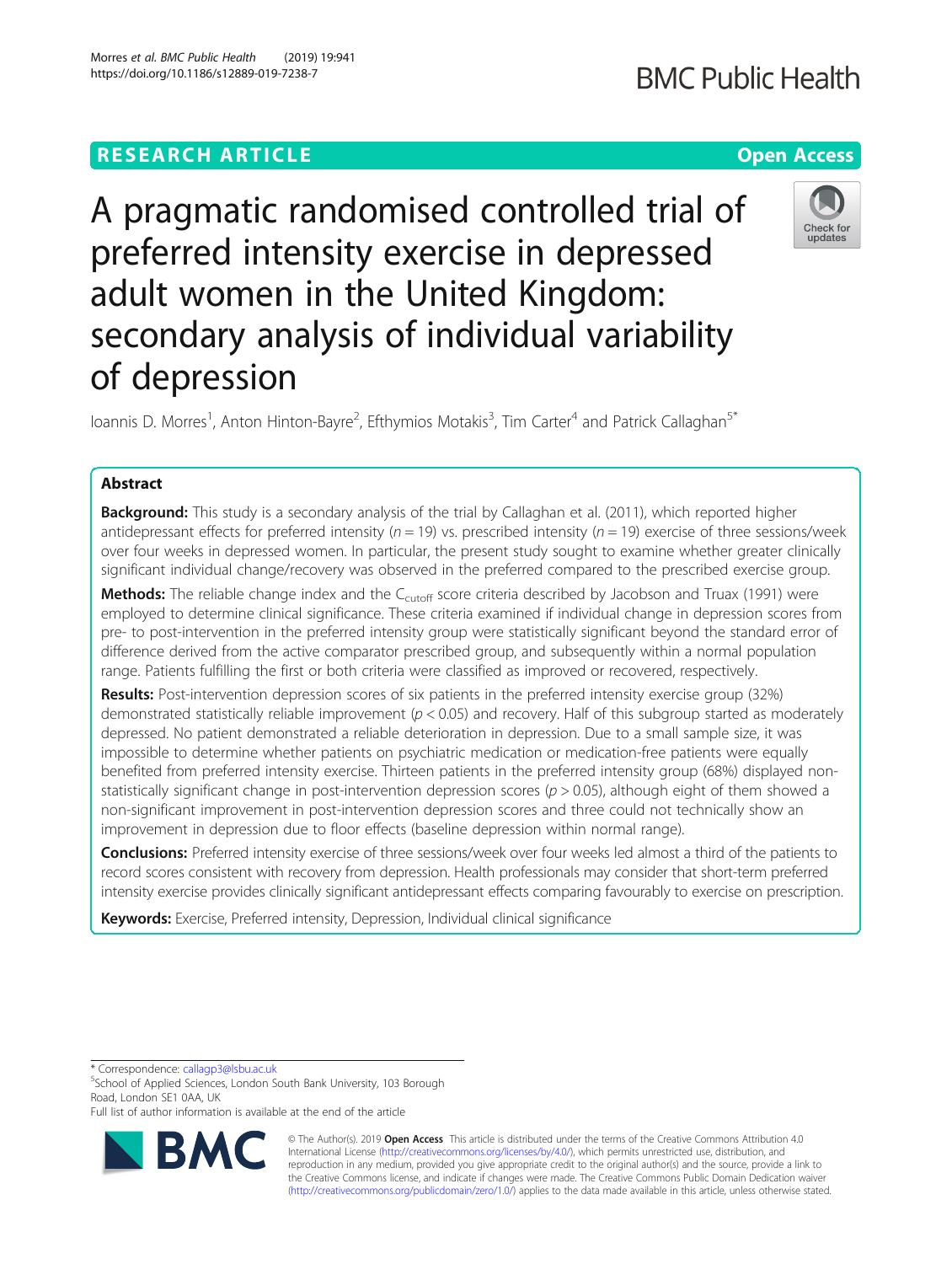## Background

Depression is a serious and disabling mental health disorder affecting women almost twice as often as men [\[1](#page-8-0)]. Worldwide projections for the year 2030 suggest that unipolar major depression will become the leading cause of disease burden [\[2](#page-8-0)]. Almost 20% of people in the UK aged 16 and over experience symptoms of depression and anxiety [[3\]](#page-8-0). The largest increase in such symptoms is seen among women aged 45–64 [[4\]](#page-9-0).

In the UK, exercise on referral is an embedded treatment modality for mild or moderate depression [\[5](#page-9-0)] attributable to clinical evidence indicating the association of exercise with depression relief [\[6](#page-9-0)–[9\]](#page-9-0). Yet, a number of depressed patients do not experience the beneficial effects of exercise in real-life (pragmatic) settings as they often show poor compliance to exercise on referral schemes due to the challenging clinical profile of depression (e.g., lack of motivation, time or resources) [[10](#page-9-0)–[12](#page-9-0)]. However, depressed patients who are referred into an exercise on referral scheme seem to be motivated in the initial referral stage from the referral endorsement through to the first appointment of the exercise referral scheme [[10,](#page-9-0) [13\]](#page-9-0). Hence, it is possible that prescribed intensity itself could be related to poor compliance to exercise on referral, as it may not represent a well-tailored intervention for all depressed patients due to individual needs and preferences. Poor compliance involves consideration that various exercise programs including prescribed intensity exercise are not tailored to individual needs and preferences [[14](#page-9-0)].

Prescribed intensity exercise represents a nomothetic model that refers to training at fixed intensities [\[15](#page-9-0)], and as such is untailored to the individual's needs or preferences. Interestingly, early evidence demonstrates that people with mental health problems, including depression, when exercising at fixed intensities showed disturbed perceived exertion. Disturbed physical exertion is a state that is linked with negative cognitive, behavioural and affective responses  $[16–18]$  $[16–18]$  $[16–18]$  $[16–18]$  $[16–18]$ . Conversely, the ideographic model of preferred intensity exercise excludes fixed intensities, promoting training at preferred levels of perceived exertion and allowing "space" for individual variability [[15\]](#page-9-0). The importance of individual variability with respect to the patient's needs and preferences is highlighted by the guidelines of the National Institute for Health and Care Excellence (NICE) for the treatment of depression via physical activity  $([5]$  $([5]$  $([5]$ ; pp.8) or for the promotion of physical activity in primary care ([\[19](#page-9-0)]; pp.10). Similarly, guidelines of the Canadian Network of Mood and Anxiety Disorders (CANMAT) for exercise and depression have reported the importance of selfdirected over practitioner-directed therapies because the involvement of patient preferences may bring about better treatment response [[20\]](#page-9-0).

Various studies suggest better affective response to preferred over prescribed intensity exercise in adult and adolescent general populations  $[21-27]$  $[21-27]$  $[21-27]$  $[21-27]$ . Also, various studies have reported the promising antidepressant role of preferred exercise in adult and adolescent depression [[28](#page-9-0)–[30](#page-9-0)]. Our research group has previously directly compared the preferred intensity vs. the prescribed intensity model in a pragmatic randomised controlled trial (RCT) with a community sample of depressed women. Using group-based statistics, we found a large statistically significant standardized mean difference (SMD) in post-intervention depression for the preferred intensity group over the prescribed intensity comparator group  $(SMD = -0.71, CI 95\% -1.50 \text{ to } -0.17)$  [\[31\]](#page-9-0). Pragmatic trials are essential for translational research, as they inform on the effectiveness of intervention in "real-life" by replicating routine practice conditions. This replication ensures high external validity by recruiting participants in usual care with minimum exclusion criteria, and by delivering the intervention in every day treatment set-tings with commonly available resources/staff [\[32](#page-9-0)–[34](#page-9-0)].

However, RCTs with group statistics such as the study of Callaghan et al. [[31](#page-9-0)] offer little guidance to the clinicians wishing to quantify individual treatment outcome. To this extent, clinicians are not aware of the patient or proportion of patients with an improvement or deterioration in the outcome of interest. Also, studies with groupbased statistics do not take into account the reliability of the outcome measure, and the amount of change that might thus be attributable to measurement error.

In response to this, clinical significance analysis described by Jacobson and Truax (JT) [[35](#page-9-0)] determines whether an individual's retest score is significant beyond the standard error of measurement, and also, whether the score moves from 'abnormal' to within the 'normal' range. Individual-based analysis techniques serve to complement more traditional mean-based statistical/ practical significance methods offering meaningful information to the clinician who is typically challenged by the diverse therapeutic needs of the patients.

The pragmatic RCT by Doose et al. [[36\]](#page-9-0) explored the clinical and individual antidepressant effects of an eightweek ideographic preferred intensity exercise model  $(n = 30)$  vs. the wait-for-intervention condition  $(n = 16)$ in patients diagnosed with a depressive episode. Pre- and post-intervention depression assessed via a self-report outcome [Beck Depression Inventory-II [BDI-II]; 37] showed 36.67, 16.67 and 46.67% of the preferred intensity group with scores consistent with depression recovery, improvement and non-significant change, respectively. When Doose et al. [[36](#page-9-0)] rated pre- and post-intervention depression via a clinician-report outcome (Hamilton Rating Scale for Depression-17 [HAMD-17]; [\[37](#page-9-0)]), the preferred intensity patients with recovery coefficients increased to 63.33%,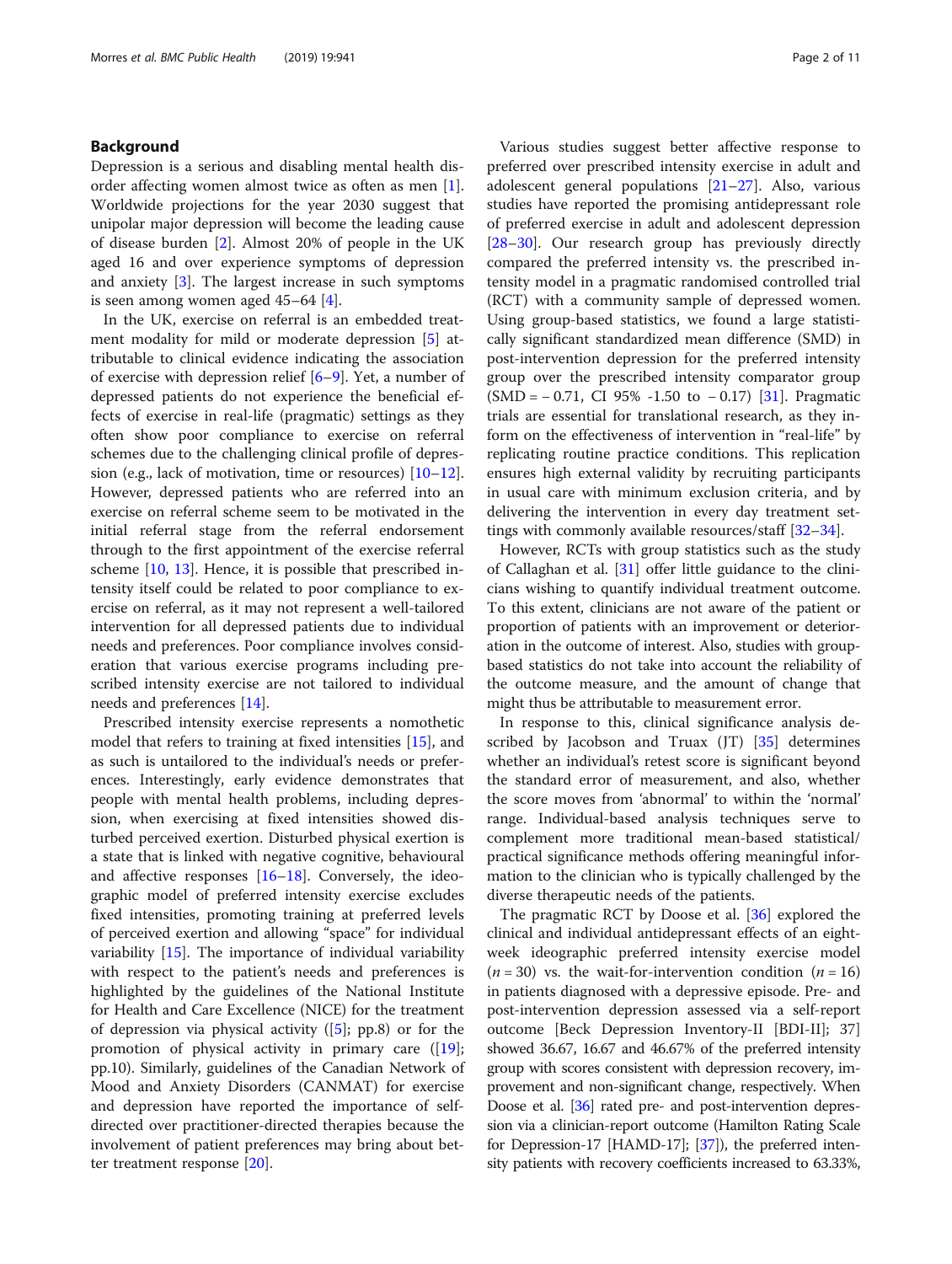and with improvement and non-significant change dropping to 13.33 and 23.33%, respectively.

The important study of Doose et al. [\[36](#page-9-0)] did not clarify three aspects of the impact of preferred intensity exercise on depression, which are in the scope of the current study. First, Doose et al. did not employ the benchmark prescribed-intensity exercise as a direct comparator. Thus, it has to be explored if preferred vs. prescribed intensity exercise shows clinically significant greater antidepressant effects at the individual level. Second, the mixed-gender sample provided no gender-specific evidence, especially for depressed women who represent the largest group in depression treatment [\[38\]](#page-9-0). Third, participant recruitment was achieved through media advertisements setting into question the generalizability of the findings, as Blumenthal and Ong [\[39\]](#page-9-0) report that volunteers for exercise trials for depression are typically motivated to exercise.

This study aimed to re-evaluate the antidepressant effects of a short-term preferred intensity exercise model in direct comparison to a prescribed intensity exercise model among depressed women recruited via health services as reported in the pragmatic RCT of Callaghan et al. [[31\]](#page-9-0), by assessing the clinical significance of changes in individual depression scores.

## Method

#### Participants, interventions and outcomes

Callaghan et al. [[31](#page-9-0)] recruited women aged 45–65, as this group shows increasingly high rates of mental health disorders including depression [[4\]](#page-9-0). Women were included if they were living in the community, and being monitored by, or receiving treatment for depression in health services. Women were excluded if they were unable to participate due to any injury or physical health problem. Prior to commencing the programme, they were asked to check with their General Practitioner and provide a consent form. A total of 43 women signed a consent form representing 63% of the eligible sample. Similar response rate (65%) has been recorded by a recent systematic review for exercise for depression [[9\]](#page-9-0).

Participants were randomly assigned to an experimental  $(n = 22)$  or active comparator group  $(n = 21)$ , and then exercised in groups of up to five according to a preferred or prescribed intensity training regime on a treadmill three times/week for four weeks in public gyms free of charge. The preferred intensity group selected the intensity at a personal-preference on the basis of preferred exertion. The prescribed intensity group exercised at fixed intensities as defined by national guidelines (see Callaghan et al. [[31](#page-9-0)]). During training, Heart Rate (HR) was measured with HR monitors (POLAR-FT1) and exertion with the Borg's 6–20 Rating Perceived Exertion scale (RPE) which asks respondents to point out how hard they exercise (from  $6 = no$  exertion to  $20 = maximal$ exertion) [[16](#page-9-0)].

Depression was measured with the BDI-II by Beck et al. [\[40\]](#page-9-0), which was completed by both groups pre- and post-intervention, with higher scores indicating elevated severity of depression. The BDI-II is a widely used selfreport scale for depression with good psychometric properties. Based on outpatients ( $n = 500$ ) recruited via four clinics, Beck et al. reported using receiver operating characteristic analysis the following cut scores of severity: 0–13 minimal or no depression; 14–19 mild depression; 20–28 moderate depression; and 29–63 severe depression [[40\]](#page-9-0). Both the preferred and prescribed groups were supervised by the same exercise therapist, and received manualised psychosocial support for exercise by the same health psychologist showing no postintervention differences in the relevant social support outcome. Also, 2 and 3 patients dropped out in the preferred (10%) and prescribed group (14%), respectively. A £10 thank you voucher was given to all participants at discharge. Additional details can be found in Callaghan et al. [\[31](#page-9-0)].

#### Secondary data analysis

We performed secondary analysis of the trial of Callaghan et al. [[31\]](#page-9-0) to explore if greater clinically significant individual change in post-intervention depression (BDI-II) was observed in the preferred vs. the prescribed exercise group. We used the JT analysis [\[35](#page-9-0)]. The JT includes the Reliable Change Index (RCI) methodology that seeks to determine if an individual's change score is statistically significant. As the simplest and most popular RCI method, it determines whether a single change score sufficiently exceeds an error measure referred to as the standard error of difference or SED (RCI=Individual Change score/SED). The SED is a derivation of the standard error of the mean, but for difference scores. The SED describes the spread of the distribution of retest scores that would be expected given no change and can be derived from a comparator or normative retest group when the test and retest variances and reliability are known. The JT is a widely used analysis that shows comparable accuracy to other methods when practice effects are absent  $[41]$  $[41]$ , as they were in the active comparator prescribed-exercise group.

Accordingly, we employed the BDI-II baseline and retest variances and test-retest reliability coefficient from our prescribed intensity comparator (Pearson  $r = .88; p <$ 0.05). In this vein, we aimed to search for individual depression differences of the preferred intensity group in excess of what would be expected under the comparator of prescribed intensity. RCI can be expressed as a standard  $(Z)$  score; if the Z score exceeds the value of  $\pm 1.96$ , a change is considered significant at the 95% level of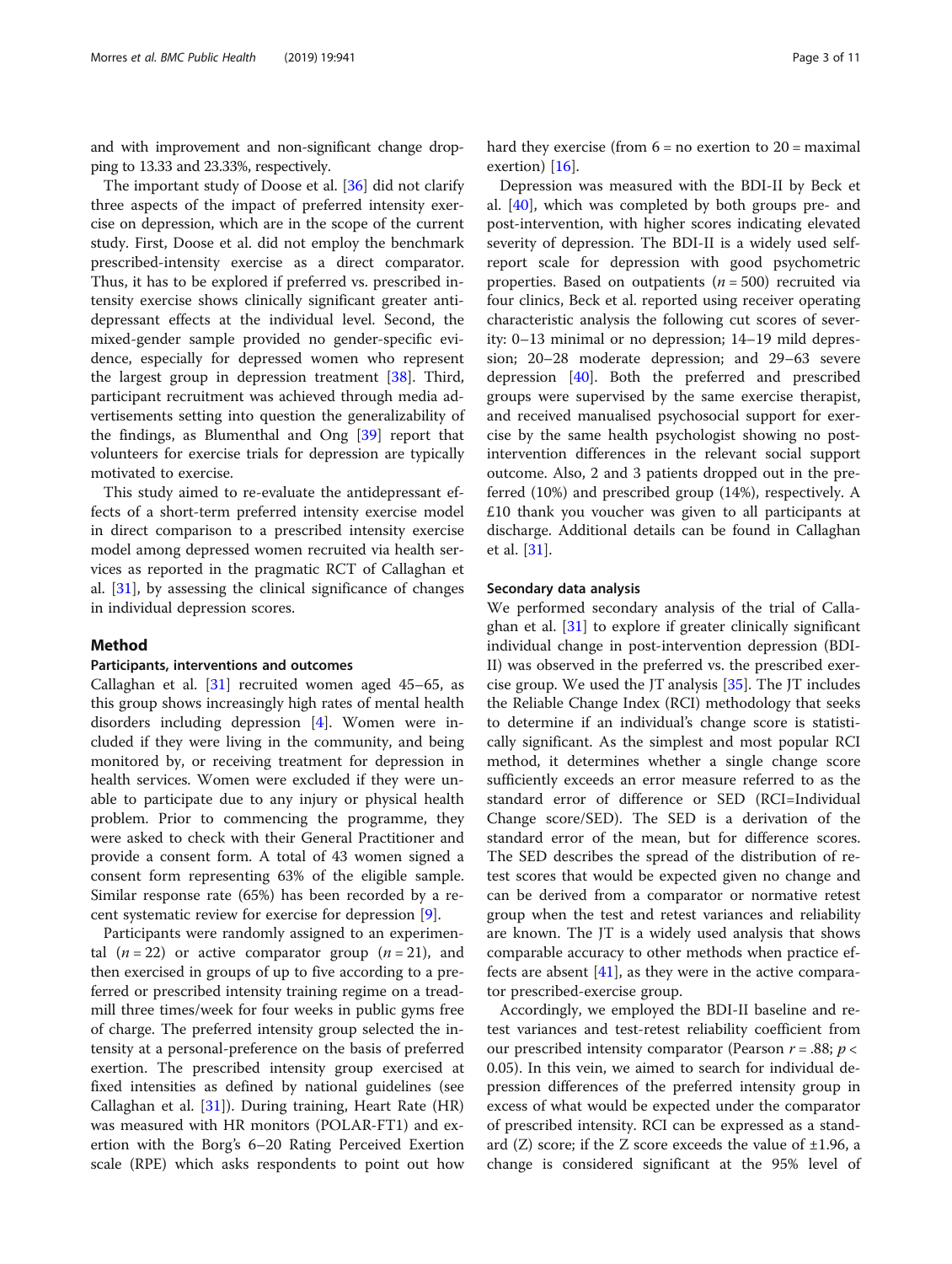confidence (two-tailed). Since each group in our study consisted of  $<$  50 patients ( $N$  = 19), we treated the RCI as a t value instead, changing the significance level according to degrees of freedom, e.g.  $df = N-1 = 18$ . The level of significance in our study was set at  $p < 0.05$  two-tailed, such that a negative  $(-)$  or positive  $(+)$  t(18) = 2.101 indicated a statistically significant improvement or deterioration of post-treatment BDI-II score, respectively.

Aside from assessing for a change in pre to post scores, the JT approach to clinical significance also examines whether a post-treatment score is likely to fall within the desired or normal population range. The JT approach sets the cut-off ( $C_{\text{cutoff}}$ ) midway between the dysfunctional and normal population distributions, provided that the latter data are available. In our analysis, normal population BDI-II data were retrieved from Seggar et al. [\[42\]](#page-9-0). A treatment response score below the  $C_{\text{cutoff}}$  is considered more likely to belong within the normal rather than the dysfunctional population. The C<sub>cutoff</sub> is determined through subtraction of the normal population mean from the dysfunctional one  $(M<sub>0</sub>-M<sub>1</sub>)$ , divided by the variance of the two population distributions. In case of differences between variances, the Standard Deviations of the dysfunctional and normal distributions ( $\sigma$ <sub>l</sub> and  $\sigma_0$ ) are factored in as: C<sub>cutoff</sub> =  $\frac{(M0\sigma1+M1\sigma0)}{\sigma1+\sigma0}$ . In our study, calculation of C<sub>cutoff</sub> yielded a score of 14.39 (so less than 15) on the BDI-II.

By combining the  $C_{\text{cutoff}}$  and RCI t values, individual treatment response (post-intervention BDI-II scores) may be classified as follows in our study:

(1) Recovered: statistically significant decline in depression, now falling in the normal range; (2) Improved: statistically significant decline in depression, still outside the normal range;(3) Deteriorated: statistically significant increase in depression, still outside the normal range;(4) Unchanged: non-statistically significant change in depression, still in abnormal range.

Taking into account that pragmatic RCTs employ broad inclusion criteria with no symptom severity cutpoints [[33](#page-9-0)], a number of participants of our pragmatic RCT may record baseline depression scores within the normal range, and thus, an inability to reach recovery coefficients due to floor effects. Therefore, the latter classification in our study (4-Unchanged) may also refer to either: non-statistically significant change in depression, still in the normal range; or non-statistically significant change in depression, now falling from the normal to the abnormal range.

In the preferred intensity group, differences between recovered and non-recovered subgroups with respect to age were examined with the independent t-test and with respect to RPE and actual HR responses to exercise with the Wilcoxon rank-sum test. Spearman rank-order correlation coefficients explored associations between RPE and actual HR for each subgroup (recovered and nonrecovered patients) in the preferred intensity group.

#### Results

At baseline, the preferred intensity and the prescribed intensity groups showed moderate to severe depression (preferred intensity group: BDI-II mean =  $26.5 \pm 10.7$ ; prescribed intensity group: BDI-II mean 30.5 ± 12.0). No significant differences between groups in baseline depression were found (see  $[31]$  $[31]$ ). Three cases in each exercise group recorded BDI-II scores within the normal range (< 15 on the BDI-II scale).

Six patients in the preferred intensity group (32%), including two severely, three moderately and one mild depressed patient, recorded a significantly greater change in post-intervention BDI-II scores vs. the prescribed intensity comparator. These changes indicated statistically significantly reductions beyond the SED that was derived from the comparator group. The same six patients of the preferred intensity group also recorded recovery coefficients as their reduced post-intervention depression scores fell within the normal range (< 15 on the BDI-II scale).

Thirteen patients (68%) of the preferred intensity group showed no significant change in depression postintervention, however, three had minimal depression and thus could not technically show a significant improvement due to floor effects (baseline depression in the normal range). Hence, the actual proportion with no significant improvement in depression is dropping from 68 to 53%, which is now equal to ten patients; noteworthy, eight of them showed non-significant improvement in depression. Finally, there was no statistically significant within group mean change in BDI-II scores in the prescribed exercise comparison group [\[31\]](#page-9-0), supporting the appropriateness of the JT method [\[41](#page-9-0)].

The percentage of recovered patients in the preferred intensity group increased from 32 to 38% after excluding the three minimally depressed patients, who could not technically recover due to floor effects (baseline depression scores already in the normal range). Details for the preferred intensity group are presented in Table [1](#page-4-0) and in Fig. [1.](#page-5-0)

The post-intervention BDI-II data of Callaghan et al. [[31\]](#page-9-0) were reversely analysed (control vs. experimental group) to explore if the prescribed intensity exercise could bring about individual and clinically significant reductions in scores of depression when compared to preferred intensity exercise. Results showed only one individual in the prescribed intensity comparator (5%) demonstrated a statistically significant reduced BDI-II score at post-intervention, consistent with chance. This significant reduction was beyond the SED that was derived from the preferred intensity group. Nonetheless, this change fell within the normal population range,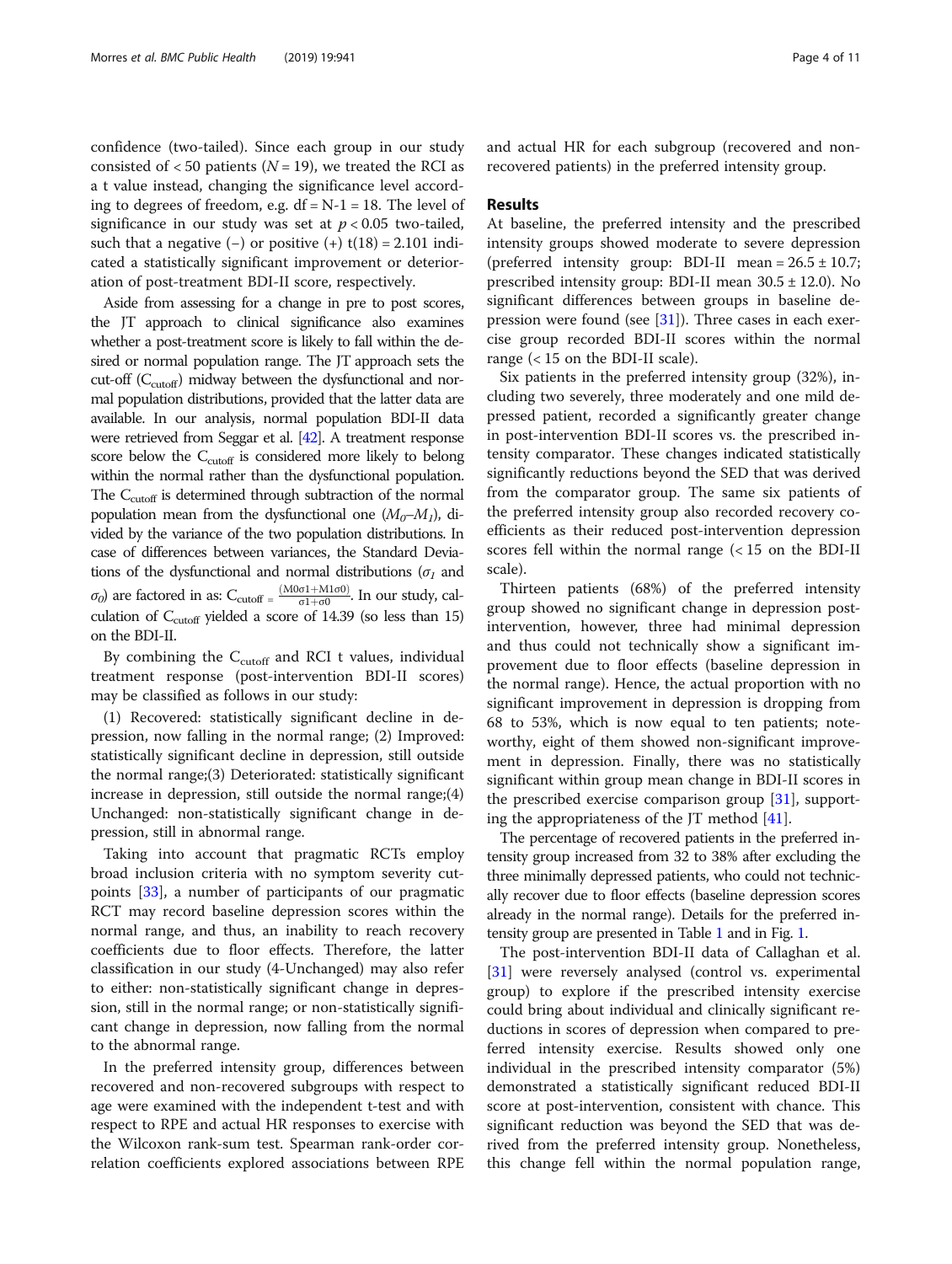<span id="page-4-0"></span>Table 1 Changes in post-intervention scores of depression in the preferred intensity exercise group

|                | at Baseline (BDI-II)  | Patient Depression Psychiatric Medication Psychological<br>(months) | Therapies (months) | Changed recovered Unchanged still | abnormal range   | Unchanged still<br>normal range | Unchanged from normal<br>to abnormal range |
|----------------|-----------------------|---------------------------------------------------------------------|--------------------|-----------------------------------|------------------|---------------------------------|--------------------------------------------|
|                | Within abnormal range |                                                                     |                    |                                   |                  |                                 |                                            |
| 1              | Severe                | 120                                                                 |                    | <b>YES</b>                        |                  |                                 |                                            |
| $\overline{2}$ | Severe                | 36                                                                  |                    | <b>YES</b>                        |                  |                                 |                                            |
| 3              | Severe                | 84                                                                  |                    |                                   | YES <sup>1</sup> |                                 |                                            |
| $\overline{4}$ | Severe                | 48                                                                  |                    |                                   | YES <sup>1</sup> |                                 |                                            |
| 5              | Severe <sup>§</sup>   | 24                                                                  |                    |                                   |                  |                                 |                                            |
| 6              | Severe                | 120                                                                 | 192                |                                   | YES <sup>1</sup> |                                 |                                            |
| 7              | Severe                | 24                                                                  | 22                 |                                   | YES <sup>1</sup> |                                 |                                            |
| 8              | Severe                |                                                                     | 24                 |                                   | YES <sup>1</sup> |                                 |                                            |
| 9              | Severe                |                                                                     | $\overline{2}$     |                                   | YES <sup>1</sup> |                                 |                                            |
| 10             | Moderate              | 84                                                                  |                    | <b>YES</b>                        |                  |                                 |                                            |
| 11             | Moderate              |                                                                     |                    | <b>YES</b>                        |                  |                                 |                                            |
| 12             | Moderate              |                                                                     |                    | <b>YES</b>                        |                  |                                 |                                            |
| 13             | Moderate              | 48                                                                  | 12                 |                                   | YES ↓            |                                 |                                            |
| 14             | Moderate              | 2                                                                   | $\overline{2}$     |                                   | YES <sup>1</sup> |                                 |                                            |
| 15             | Moderate              | 48                                                                  |                    |                                   | YES <sup>1</sup> |                                 |                                            |
| 16             | Mild                  | 36                                                                  |                    | YES                               |                  |                                 |                                            |
|                | Within normal range   |                                                                     |                    |                                   |                  |                                 |                                            |
| 17             | Minimal               | 180                                                                 |                    |                                   |                  | YES <sup>1</sup>                |                                            |
| 18             | Minimal               | 24                                                                  |                    |                                   |                  |                                 | YES ↓                                      |
| 19             | Minimal               | 252                                                                 | 24                 |                                   |                  | YES ↓                           |                                            |

BDI-II Beck Depression Inventory-II

§: same pre-post score; ↑: non-significant improvement;  $\downarrow$ : non-significant deterioration

indicating depression recovery. Details are given in Table [2](#page-6-0). Proportions of patients with changes in postintervention BDI scores in the preferred or prescribed intensity groups are given in Table [3](#page-6-0).

Both recovered and non-recovered subgroups showed mean RPE scores indicating low intensity exercise according to exertion norms. Also, both subgroups showed mean HR scores indicating moderate intensity exercise according to the method of the age-predicted Maximum HR (MHR) (MHR = 220-age). Based on norms of the American College of Sports Medicine, RPE scores of 6– 11 indicate low intensity and MHR of 64–76% indicate moderate intensity exercise (pp.165; [\[43](#page-9-0)]). The recovered subgroup showed a small and statistically significant correlation between HR and RPE, and statistically significant higher actual HR and lower RPE values compared to the non-recovered subgroup. Finally, there were no statistically significant differences in age between the recovered and non-recovered subgroups. Details are presented in Table [4.](#page-7-0)

## **Discussion**

This study has found that the greater antidepressant effect of the ideographic model of preferred intensity

exercise over the nomothetic model of the prescribed intensity exercise seen in the RCT of Callaghan et al. [\[31](#page-9-0)], also corresponded to clinically significant alleviation at the individual level. It was observed that preferred intensity exercise led 32% of the group (six patients) to clinically significant reduced levels of depression postintervention in comparison to prescribed intensity group. These changes indicated depression recovery because the statistically significant improvements also fell within the normal population range. Also, thirteen patients of the preferred group (68%) did not show a significant change in post-intervention depression, although three could not recover due to floor effects and eight showed a trend of (non-significant) improvement in depression. (Table 1 and Fig. [1\)](#page-5-0). Finally, only one individual of the prescribed intensity group (5%) recorded clinically significant reduced depression post-intervention (depression recovery), as would be expected due to chance alone (Table [2\)](#page-6-0).

While the original trial of Callaghan et al. [\[31](#page-9-0)] used group statistics, in our study we used the JT method to quantify individual/clinically significant changes in depression. Also, the JT method, in contrast to group statistics used by Callaghan et al., considers the reliability of the outcome measure, and the amount of change that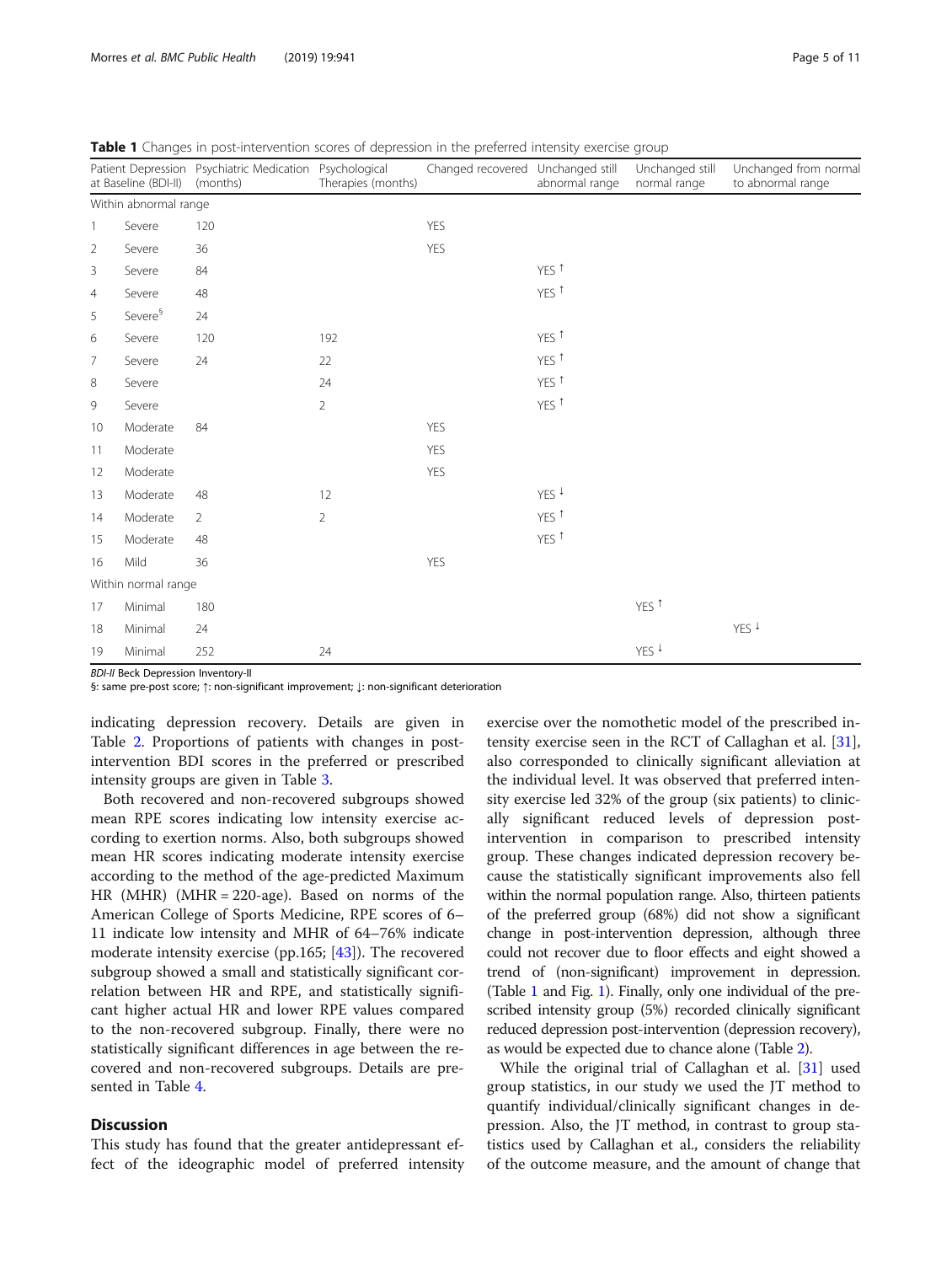<span id="page-5-0"></span>

thus be the result of measurement error. Hence, we clarified that the preferred vs. prescribed intensity exercise led 32% of the patients to depression recovery and no patient to deterioration in depression postintervention.

Doose et al. [\[36\]](#page-9-0) compared an eight week self-selected intensity exercise program to wait-for-intervention via the JT analysis [\[35\]](#page-9-0) in depressed patients. Similar to our findings, Doose et al. [\[36](#page-9-0)] found that 36% of the selfselected intensity group showed recovery coefficients on the self-report depression outcome (BDI-II) postintervention. The percentage of recovered patients increased to 63% when Doose et al. used a clinician-rated depression outcome (HAMD-17). These findings were based on intention-to-treat. Also, Doose et al. [\[36](#page-9-0)] recorded no patient with deterioration in depression.

Both our findings and the findings from Doose et al. [[36\]](#page-9-0) suggest that preferred intensity exercise brings about depression recovery and no depression inducing effects. In contrast, conventional therapies such as psychotherapy may induce deterioration in depression [\[44](#page-9-0)]. However, Doose et al. did not employ an active comparator, specifically the prescribed intensity exercise, nor recruited exclusively registered and female patients to provide gender specific evidence for daily practice. In response to this, we employed the active comparator of prescribed intensity and a sample exclusively consisted

of female participants, as women are affected by depression and prescribed antidepressants twice as often as men [\[1](#page-8-0), [45\]](#page-9-0). Also, our participants were registered patients and not media respondents. Media respondents may have a non-clinical depression despite high scores in depression checklists, and they may disclose strong outcome expectations and determination for lifestyle change. Community volunteers for exercise and depression trials are typically motivated to exercise [[39\]](#page-9-0). Conversely, registered depressed patients show a more challenging profile. They have suffered persistent symptoms including psychosocial impairment that led to a health service presentation, and they often report disappointment or failure as the service use brings to the surface the disease complexity and the increased needs of the patients for systematic care  $[46-48]$  $[46-48]$  $[46-48]$  $[46-48]$ .

Various studies with group-based statistical analyses have reported the affective benefits of preferred exercise in adult and adolescent general populations [[21](#page-9-0)–[27](#page-9-0)] and in adult and adolescent depressed patients [[9,](#page-9-0) [28](#page-9-0)–[30](#page-9-0)]. While prescribed intensity exercise operates via fixed intensities, preferred intensity exercise operates as a tailored intervention offering a range of intensity variations and thus, providing "space" for individual variability via personal grounds [\[15](#page-9-0)]. Similarly to the operation of the preferred intensity exercise, the NICE physical activity guidelines for depression  $([5]; pp.8)$  $([5]; pp.8)$  $([5]; pp.8)$  and for primary care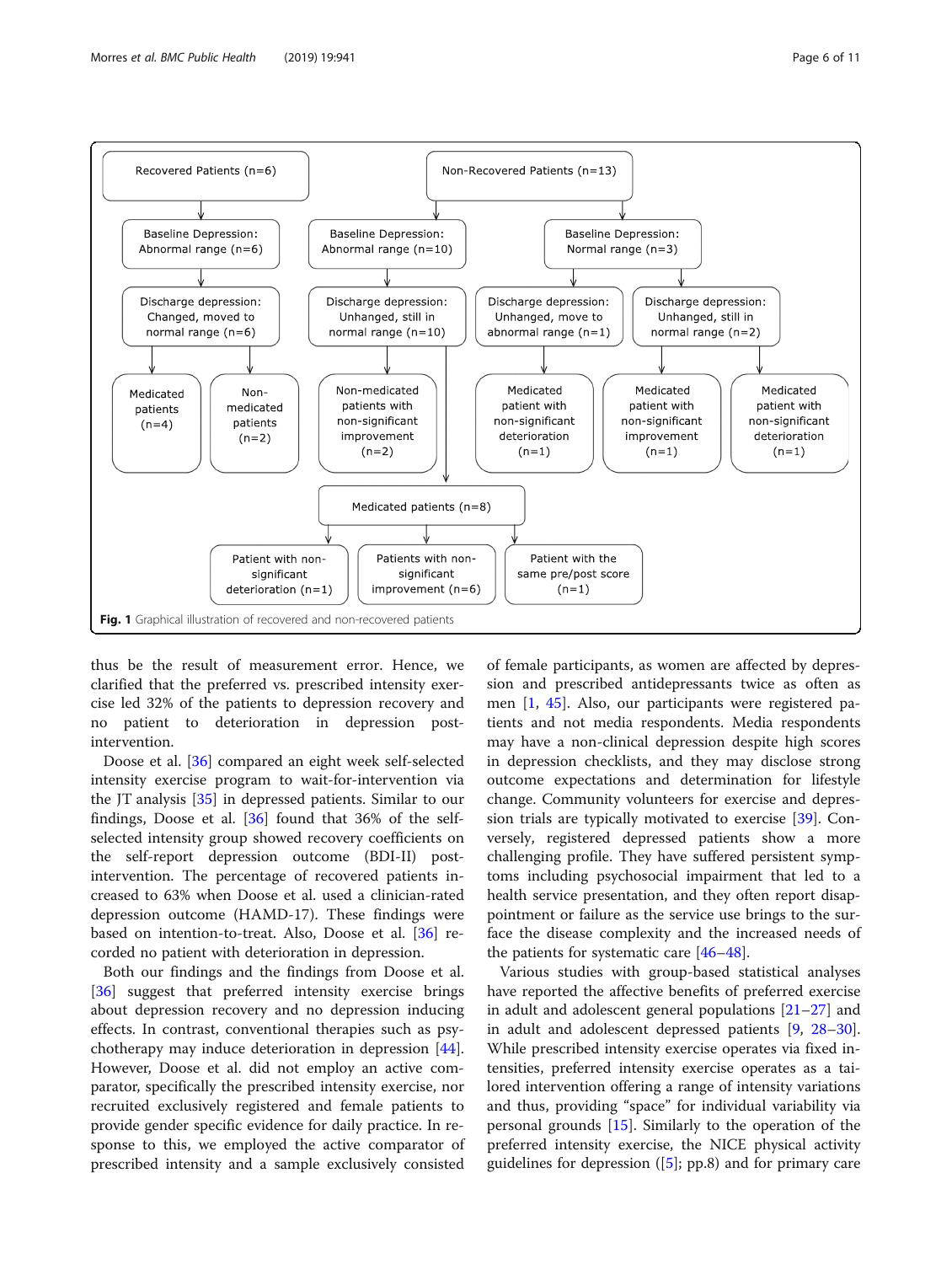<span id="page-6-0"></span>

|  |  | Table 2 Changes in post-intervention scores of depression in the prescribed intensity exercise group |  |  |  |  |  |  |  |
|--|--|------------------------------------------------------------------------------------------------------|--|--|--|--|--|--|--|
|--|--|------------------------------------------------------------------------------------------------------|--|--|--|--|--|--|--|

|                | at Baseline (BDI-II)  | Patient Depression Psychiatric Medication Psychological<br>(months) | Therapies (months) | Changed<br>recovered | Unchanged still<br>abnormal range | Unchanged still<br>normal range | Unchanged from normal<br>to abnormal range |  |  |  |
|----------------|-----------------------|---------------------------------------------------------------------|--------------------|----------------------|-----------------------------------|---------------------------------|--------------------------------------------|--|--|--|
|                | Within abnormal range |                                                                     |                    |                      |                                   |                                 |                                            |  |  |  |
| 1              | Severe                | $\overline{4}$                                                      | 3                  |                      | YES                               |                                 |                                            |  |  |  |
| $\overline{2}$ | Severe                | 102                                                                 | 108                |                      | YES ↓                             |                                 |                                            |  |  |  |
| 3              | Severe                | 105                                                                 |                    |                      | YES ↓                             |                                 |                                            |  |  |  |
| 4              | Severe                | 3                                                                   | 8                  |                      | YES ↓                             |                                 |                                            |  |  |  |
| 5              | Severe                | 120                                                                 | 3                  |                      | YES ↓                             |                                 |                                            |  |  |  |
| 6              | Severe                | 36                                                                  | 36                 |                      | YES ↓                             |                                 |                                            |  |  |  |
| 7              | Severe                |                                                                     |                    |                      | YES                               |                                 |                                            |  |  |  |
| 8              | Severe                | 6                                                                   | 10                 |                      | YES <sup>1</sup>                  |                                 |                                            |  |  |  |
| 9              | Severe                | 12                                                                  |                    |                      | YES <sup>1</sup>                  |                                 |                                            |  |  |  |
| 10             | Severe                | 72                                                                  |                    |                      | YES <sup>1</sup>                  |                                 |                                            |  |  |  |
| 11             | Moderate              |                                                                     | 8                  |                      | YES ↓                             |                                 |                                            |  |  |  |
| 12             | Moderate              | 36                                                                  | 36                 |                      | YES ↓                             |                                 |                                            |  |  |  |
| 13             | Moderate              | 36                                                                  | 24                 |                      | YES <sup>1</sup>                  |                                 |                                            |  |  |  |
| 14             | Moderate              | 32                                                                  |                    | YES                  |                                   |                                 |                                            |  |  |  |
| 15             | Moderate              |                                                                     |                    |                      | YES <sup>1</sup>                  |                                 |                                            |  |  |  |
| 16             | Moderate              | 6                                                                   |                    |                      | YES <sup>1</sup>                  |                                 |                                            |  |  |  |
|                | Within normal range   |                                                                     |                    |                      |                                   |                                 |                                            |  |  |  |
| 17             | $Mild^{\S}$           | 105                                                                 |                    |                      |                                   |                                 |                                            |  |  |  |
| 18             | Minimal               | $7^{\circ}$                                                         | 12                 |                      |                                   | YES <sup>1</sup>                |                                            |  |  |  |
| 19             | Minimal               | 12                                                                  |                    |                      |                                   | YES <sup>1</sup>                |                                            |  |  |  |

BDI-II Beck Depression Inventory-II

§: same pre-post score; ↑: non-significant improvement; ↓: non-significant deterioration

([\[19\]](#page-9-0); pp.10) suggest individual variability components including the personal grounds of needs and preferences have to be taken into account. In line, the CANMAT guidelines recommending exercise for depression stressed the importance of self-directed over practitioner-directed therapies given that individual variability components referred to patient preferences may facilitate better treatment effects [\[20\]](#page-9-0).

In our recovered subgroup, HR and RPE produced a small and positive significant correlation  $(r=.26)$ ,

|  |  |  |  |  | Table 3 Percentage (%) of patients with changes in post-intervention scores of depression in the preferred and prescribed intensity groups |
|--|--|--|--|--|--------------------------------------------------------------------------------------------------------------------------------------------|
|--|--|--|--|--|--------------------------------------------------------------------------------------------------------------------------------------------|

| Exercise Group        | at Baseline (BDI-II) | (% ) | Severity of Depression Changed Recovered Unchanged still abnormal<br>range $(\%)$ | Unchanged still normal<br>range (%) | Unchanged from normal<br>to abnormal range (%) |
|-----------------------|----------------------|------|-----------------------------------------------------------------------------------|-------------------------------------|------------------------------------------------|
| Within abnormal range |                      |      |                                                                                   |                                     |                                                |
| Preferred             | Severe               | 22   | 78                                                                                |                                     |                                                |
| Prescribed            | Severe               |      | 100                                                                               |                                     |                                                |
| Preferred             | Moderate             | 50   | 50                                                                                |                                     |                                                |
| Prescribed            | Moderate             | 17   | 83                                                                                |                                     |                                                |
| Preferred             | Mild                 | 100  |                                                                                   |                                     |                                                |
| Prescribed            | Mild                 |      | 100                                                                               |                                     |                                                |
| Within normal range   |                      |      |                                                                                   |                                     |                                                |
| Preferred             | Mild                 |      |                                                                                   |                                     |                                                |
| Prescribed            | Mild                 |      |                                                                                   | 100                                 |                                                |
| Preferred             | Minimal              |      |                                                                                   | 67                                  | 33                                             |
| Prescribed            | Minimal              |      |                                                                                   | 100                                 |                                                |

BDI-II Beck Depression Inventory-II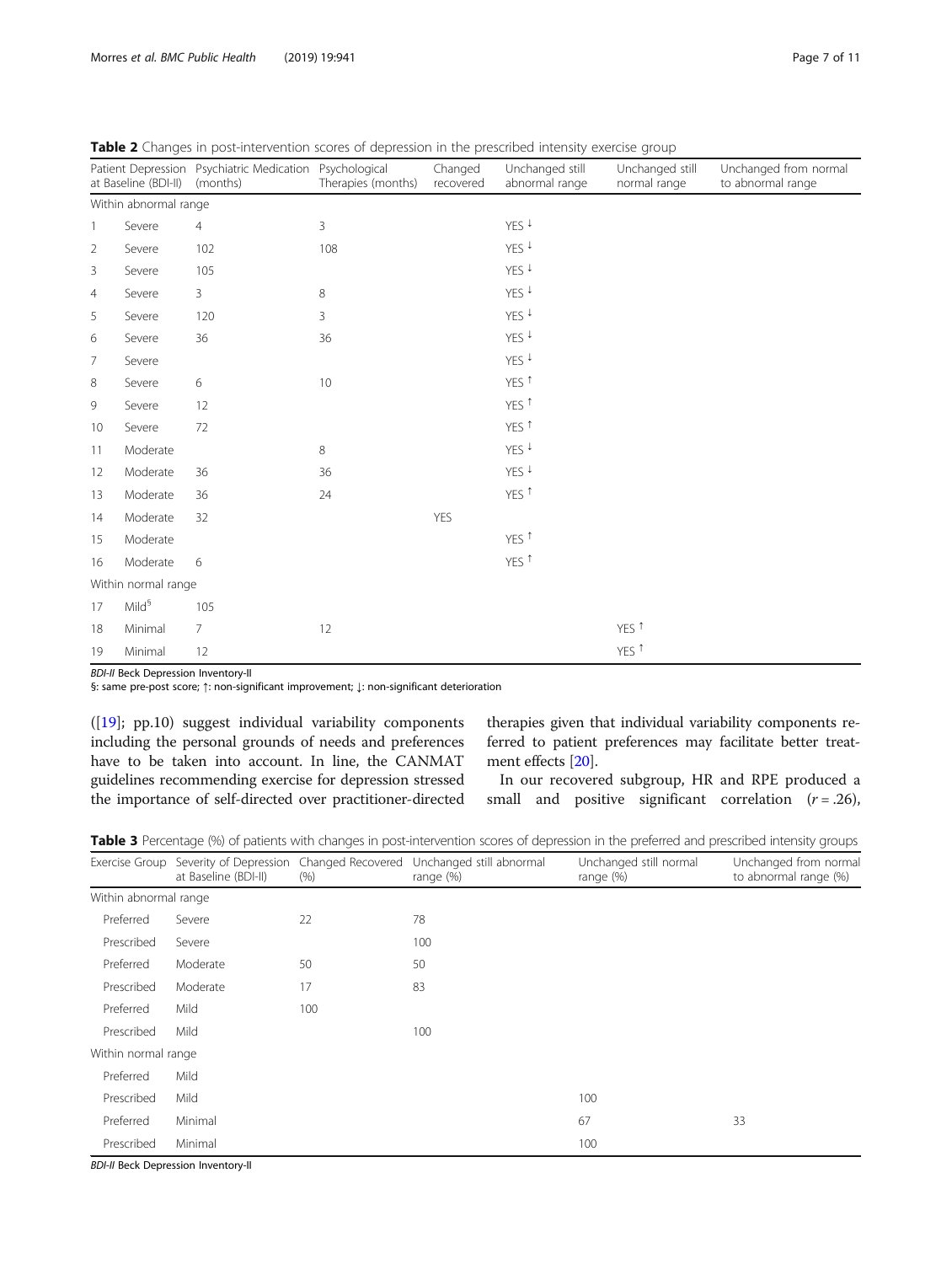<span id="page-7-0"></span>**Table 4** Characteristics of recovered ( $n = 6$ ) and non-recovered ( $n = 13$ ) patients in the preferred intensity group

| Variable   | Patients      | $M \pm SD$                   |                             |
|------------|---------------|------------------------------|-----------------------------|
|            |               |                              | Wilcoxon Test               |
| <b>HR</b>  | Recovered     | $109.89 \pm 14.32$ (66% MHR) | $W(17906)$ , $p = 2.4e-25$  |
|            | Non-Recovered | $103.11 \pm 21.10$ (64% MHR) |                             |
| <b>RPE</b> | Recovered     | $7.79 \pm 1.87$              | $W(46564)$ , $p = 1.4e-6$   |
|            | Non-Recovered | $9.96 \pm 2.34$              |                             |
|            |               |                              | Spearman correlation        |
| HR         | Recovered     | $109.89 \pm 14.32$           | $.26*$                      |
| <b>RPE</b> |               | $7.79 \pm 1.87$              |                             |
| <b>HR</b>  | Non-Recovered | $103.11 \pm 21.10$           | $-.05$                      |
| <b>RPE</b> |               | $9.96 \pm 2.34$              |                             |
|            |               |                              | Independent samples T-Test  |
| Age        | Recovered     | $52.67 \pm 13.63$            | $t(17) = -1.05$ , $p = .30$ |
|            | Non-Recovered | $57.62 \pm 7.15$             |                             |

MHR Maximum Heart Rate, M Mean, SD Standard Deviation, HR Heart Rate, RPE perceived exertion The P-values are Bonferroni-adjusted: \*Significant at  $p < 0.001$ 

partially replicating their well-established association [[16\]](#page-9-0). No such association was recorded in the nonrecovered patients, possibly reflecting disturbed exertion. Indeed, depressed people show disturbed perceptual processing of information relating to exertion during exercise, as they are susceptible to adverse cognitive, behavioural and affective responses such as excessive fear or worry and exaggerated or inaccurate sensing of the intensity  $[16–18]$  $[16–18]$  $[16–18]$  $[16–18]$  $[16–18]$ . The significant (positive) correlation between HR and RPE seen only in recovered patients suggested HR and perceptual processing of information relating to exertion were, to a certain extent, counterbalanced only in recovered patients. This is supported by the fact that recovered patients exercised at a higher HR but with lower levels of exertion than their nonrecovered peers. It is thus likely that the improved exertion in recovered patients is linked to a positive experience of exercise, and in turn, to depression recovery. Identifying predictors of exertion at preferred intensities may help facilitate a positive experience of exercise participation. Researchers may consider that psychological rather than physiological factors appear to be playing a salient role in exertion at moderate intensities [\[16,](#page-9-0) [49](#page-9-0), [50\]](#page-9-0), which our preferred intensity group selected to exercise.

### Limitations

Statistical power, intention-to-treat analysis or assessor blinding were not satisfied in our study. Such methodological flaws involve risk of bias concerns and might be linked to overestimation of treatment effects [[51](#page-9-0)–[53](#page-9-0)]. However, our trial, despite the pragmatic design, satisfied major internal validity criteria including low attrition (< 15%), concealed allocation or baseline balance between

groups. For example, the overall internal validity scoring of our trial is 6 on the 10-item Physiotherapy Evidence Based Database scale (PEDro) [\[54](#page-9-0)], which evaluates low risk of bias for physical therapy interventions (e.g., exercise) using a cutoff score of ≥6. Hence, our study appears to be a low risk of bias trial according to the PEDro scale, an increasingly used scale by exercise reviews for mental [[9](#page-9-0), [55](#page-9-0), [56](#page-9-0)] or physical health [[57](#page-9-0)–[59\]](#page-10-0).

We did not clarify if more medicated or nonmedicated patients recovered from depression. Due to the high number of medicated patients (79%) in a small sample, we could not determine if the preferred intensity exercise differentially benefitted non-medicated over medicated individuals. Two of the four non-medicated patients but only four of the fifteen medicated patients revealed recovery coefficients from depression. Our small study could not properly address this potential association. Thus, small sample size is the third limitation of our study. However, small studies represent a key limitation of the field. For example, in a recent exercise review supporting the use of aerobic exercise for depressed patients in mental health services [\[9](#page-9-0)] the average sample size across the reviewed trials was 41 patients and comparable to our study  $(N = 38)$ . Finally, our original study [[31\]](#page-9-0) was not powered to detect betweengroup differences in the preferred intensity group, as these were not of primary interest in that study. Consequently, the results of the sub-group analyses in the preferred intensity group presented here, must be treated with caution.

#### Strengths

Our short-term preferred intensity intervention compared to exercise on referral programs for depression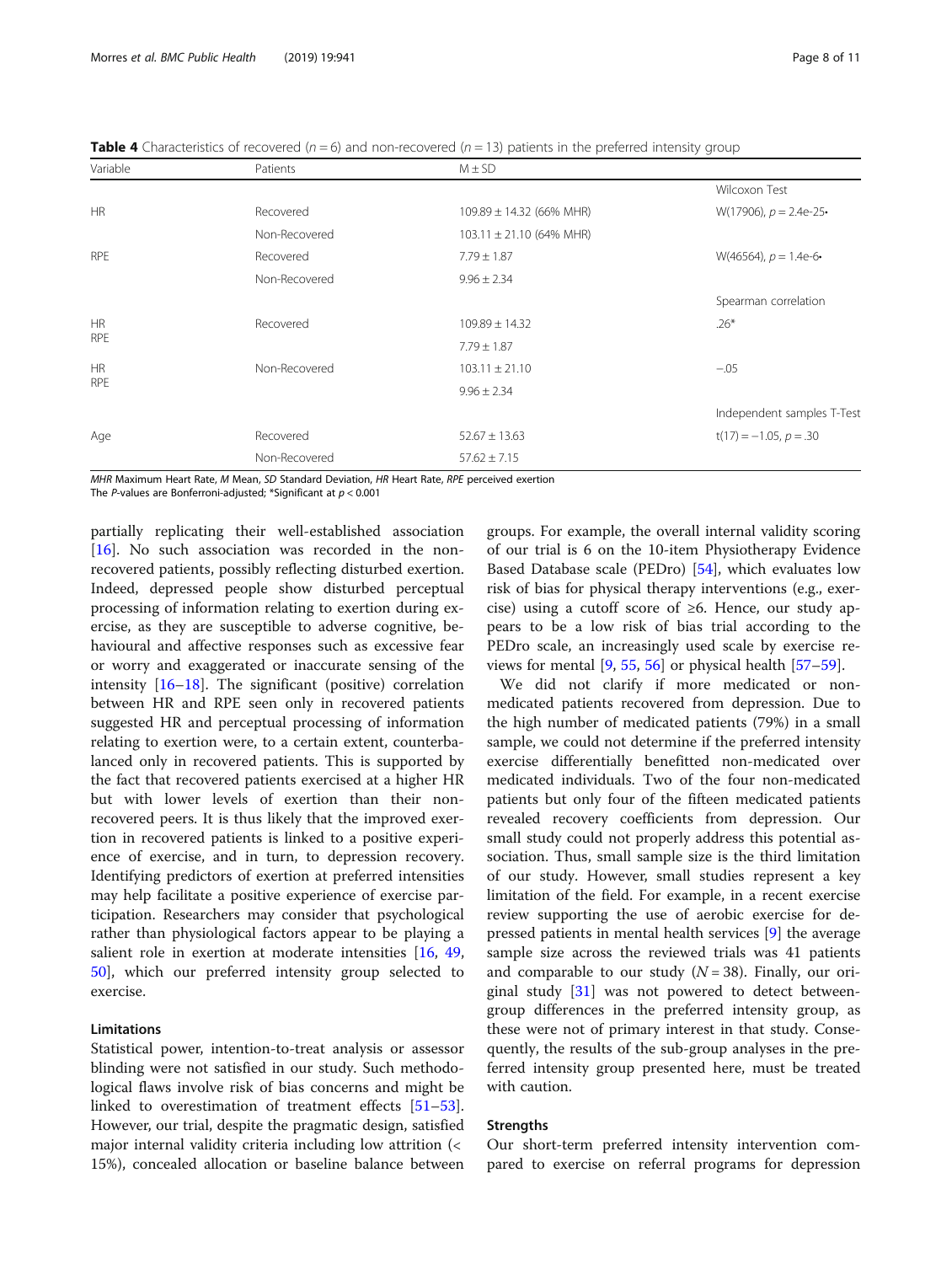<span id="page-8-0"></span>(10–14 weeks; [\[5](#page-9-0)]) suggests the potentially key role in the early phase of depression treatment, especially since the widely used antidepressant pharmacotherapy typically requires four weeks before providing any benefit [[60](#page-10-0)–[62](#page-10-0)]. A pragmatic RCT for depressed adolescents recruited via health services has also found a promising antidepressant role of a six-week preferred intensity exercise with enduring effects at six-month follow-up and with cost-effective gains [[29,](#page-9-0) [30,](#page-9-0) [63\]](#page-10-0).

The pragmatic design of our study ensures increased external validity by replicating routine practice conditions including "real-life" settings and minimum exclusion criteria [[33\]](#page-9-0). Also, this design suggests that when therapist or participant blinding is not possible, such as in exercise or psychotherapy trials, it cannot be considered a severe flaw because routine practice is also not blinded [[34\]](#page-9-0). Actually, trials with blinded interventions cannot be considered fully pragmatic [\[32\]](#page-9-0). In addition, collateral interventions designed to support compliance, such as the psychosocial support integrated in our RCT [[31\]](#page-9-0), are not necessarily a bias factor in the context of pragmatic trials. Integrating a collateral intervention of this sort in a broader "complex" intervention represents what is typically seen in routine practice within a contemporary stepped collaborative care model for depression treatment [\[33\]](#page-9-0). Accordingly, our findings from a pragmatic trial are representative of routine practice and thus, of increased external validity.

Therefore, our findings could be considered generalizable, especially since our sample exercised in the community with safety and low attrition and represented a group which is treated mainly in primary care and affected by depression and prescribed antidepressants twice as often as men  $[1, 38, 45]$  $[1, 38, 45]$  $[1, 38, 45]$  $[1, 38, 45]$  $[1, 38, 45]$ . Moreover, our sample age  $(45-65)$  is associated with increasingly high rates in common mental health disorders including depression [[4\]](#page-9-0).

The final strength involves consideration that NICE [[5\]](#page-9-0) recommended exercise for mild or moderate depression and almost 60% of our mild or moderate depressed patients showed depression recovery (Table [1\)](#page-4-0).

## Conclusion

Our secondary analysis of the pragmatic RCT of Callaghan et al. [[31](#page-9-0)] via individual clinical significance analysis indicated that the ideographic model of preferred intensity exercise compared favorably to the nomothetic model of prescribed intensity exercise, as it led 32% of the patients to depression recovery four weeks postintervention. The remaining thirteen patients of the preferred group (68%) showed no significant change in post-intervention depression; however, eight of them showed non-significant improvement in depression and three could not technically recover due to floor effects. In contrast, only one patient in the prescribed group showed a significant change in post-intervention depression (improvement), consistent with chance.

Despite our promising finding, more pragmatic RCTs are needed to employ longer-term interventions, larger female samples, follow-up evaluations and both self- and clinician-rated outcomes. In this vein, firmer conclusions can be drawn on whether preferred vs. prescribed intensity exercise can lead more depressed women to clinical significant changes in depression.

#### Acknowledgments

The authors would like to acknowledge the contribution of Elizabeth Khalil, formerly of the University of Nottingham, for her contribution to the work reported here.

#### Authors' contributions

IDM conceived of the study, drafted the paper, co-authored the paper and analyzed the data. AΗB helped to draft the paper, co-authored the paper and contributed to data analysis. EM co-authored the paper and contributed to data analysis. TC and PC co-authored the paper. All authors contributed to the writing up of the paper. All authors read and approved the final manuscript.

#### Authors' information

Not applicable.

#### Funding

The original study on which this analysis is based was funded by the Burdett Trust for Nursing. The views expressed here are the authors and do not represent the Burdett Trust for Nursing.

#### Availability of data and materials

The datasets used and/or analysed during the current study are available from the corresponding author on reasonable request.

#### Ethics approval and consent to participate

This study is a secondary analysis of data from an original study that had ethics approval.

#### Consent for publication

Not applicable.

## Competing interests

The authors declare that they have no competing interests.

#### Author details

<sup>1</sup>Department of Physical Education and Sport Science, Exercise Psychology and Quality of Life Laboratory, University of Thessaly, Trikala, Greece. <sup>2</sup>School of Surgery, Ear Science Centre, University of Western Australia, Perth, Australia. <sup>3</sup>Yong Loo Lin School of Medicine, Cardiovascular Research Institute, National University of Singapore, Singapore, Singapore. <sup>4</sup>School of Health Sciences, University of Nottingham, Nottingham, UK. <sup>5</sup>School of Applied Sciences, London South Bank University, 103 Borough Road, London SE1 0AA, UK.

#### Received: 18 January 2019 Accepted: 25 June 2019 Published online: 12 July 2019

#### References

- 1. World Health Organization. Depression and Other Common Mental Disorders Global Health Estimates. Geneva: WHO Press; 2017. retrieved from: [https://apps.who.int/iris/bitstream/handle/10665/254610/WHO-MSD-MER-](https://apps.who.int/iris/bitstream/handle/10665/254610/WHO-MSD-MER-2017.2-eng.pdf?sequence=1)[2017.2-eng.pdf?sequence=1](https://apps.who.int/iris/bitstream/handle/10665/254610/WHO-MSD-MER-2017.2-eng.pdf?sequence=1)
- 2. World Health Organization. The global burden of disease: 2004 update. Geneva: WHO; 2004.
- 3. Evans J, Macrory I, Randall C. Measuring national wellbeing: Life in the UK. Office for National Statistics 2016, retreived from: [https://www.ons.gov.uk/](https://www.ons.gov.uk/peoplepopulationandcommunity/wellbeing/articles/measuringnationalwellbeing/2016) [peoplepopulationandcommunity/wellbeing/articles/](https://www.ons.gov.uk/peoplepopulationandcommunity/wellbeing/articles/measuringnationalwellbeing/2016) [measuringnationalwellbeing/2016](https://www.ons.gov.uk/peoplepopulationandcommunity/wellbeing/articles/measuringnationalwellbeing/2016).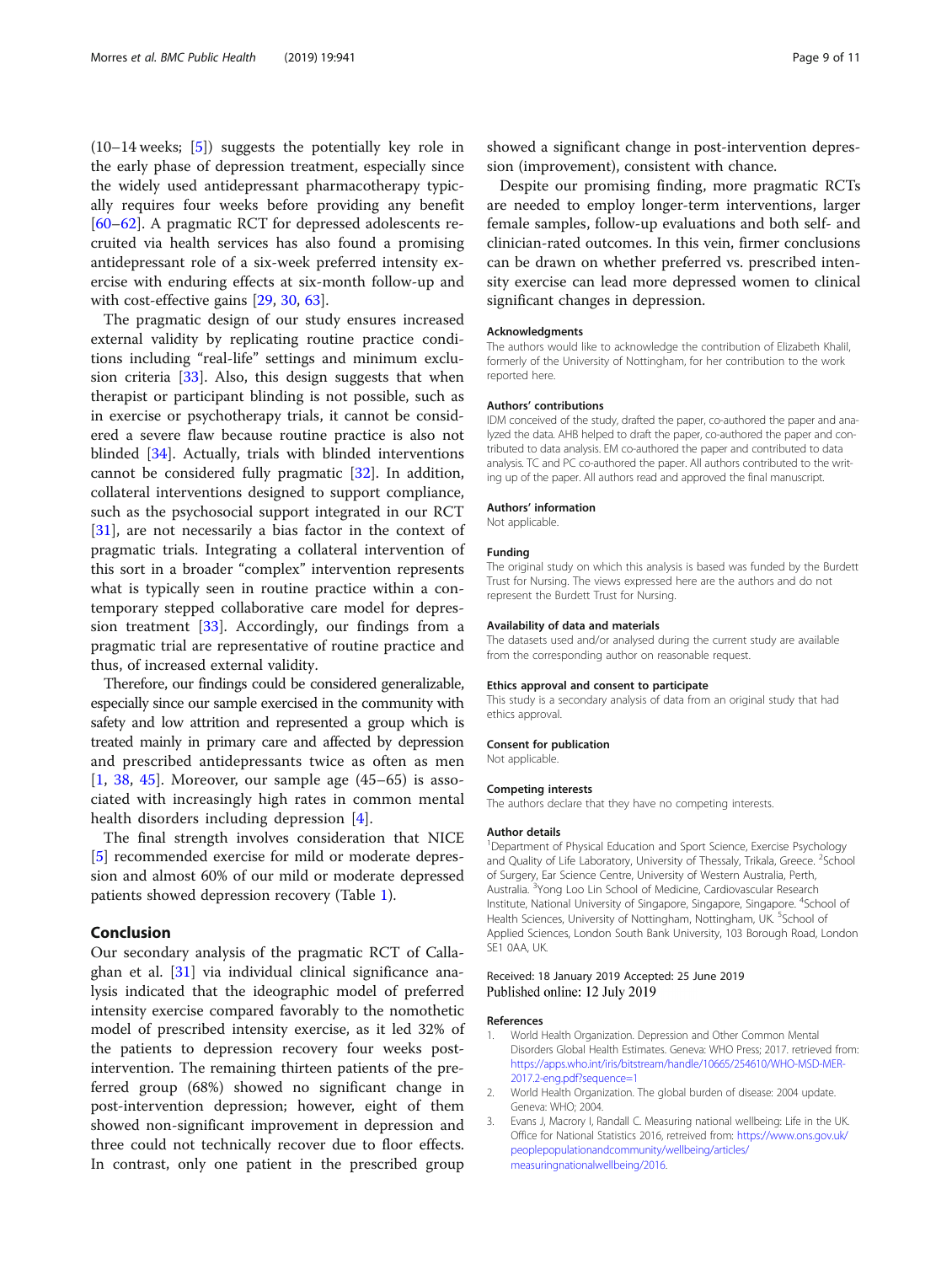- <span id="page-9-0"></span>4. Bebbington P, Brugha T, Coid J, Crawford M, Deverill C, D'Souza J, Doyle M, Farrell M, Fuller E, Jenkins R et al: Adult psychiatric morbidity in England, 2007. Results of a household survey. National Centre for Social Research and the Department of Health Sciences University of Leicester 2009, retrieved from: [https://files.digital.nhs.uk/publicationimport/pub02xxx/pub02931/adul](https://files.digital.nhs.uk/publicationimport/pub02xxx/pub02931/adul-psyc-morb-res-hou-sur-eng-2007-rep.pdf)[psyc-morb-res-hou-sur-eng-2007-rep.pdf.](https://files.digital.nhs.uk/publicationimport/pub02xxx/pub02931/adul-psyc-morb-res-hou-sur-eng-2007-rep.pdf)
- 5. National Institute for Health and Care Excellence. Depression in adults: recognition and management. London: NICE guidelines [CG90]; 2009.
- 6. Craft LL, Landers DM. The effect of exercise on clinical depression and depression resulting from mental illness: a meta-analysis. J Sport Exerc Psychol. 1998;20:339–57.
- 7. Rethorst CD, Wipfli BM, Landers DM. The antidepressive effects of exercise: a meta-analysis of randomized trials. Sports Med. 2009;39(6):491-511.
- 8. Schuch V, Richards R, Ward S. Exercise as a treatment for depression: a meta-analysis adjusting for publication bias. J Psychiatr Res. 2016;77:42–51.
- 9. Morres ID, Hatzigeorgiadis A, Stathi A, Comoutos N, Arpin-Cribbie C, Krommidas C, Theodorakis Y. Aerobic exercise for adult patients with major depressive disorder in mental health services: a systematic review and meta-analysis. Depress Anxiety. 2019;36(1):39–53.
- 10. Crone D, Johnston LH, Gidlow C, Henley C, James DVB. Uptake and participation in physical activity referral schemes in the UK: an investigation of patients referred with mental health problems. Issues Ment Health Nurs. 2008;29(10):1088–97.
- 11. James DV, Johnston LH, Crone D, Sidford AH, Gidlow C, Morris C, Foster C. Factors associated with physical activity referral uptake and participation. J Sports Sci. 2008;26(2):217–24.
- 12. Tobi P, Kemp P, Schmidt E. Cohort differences in exercise adherence among primary care patients referred for mental health versus physical health conditions. Prim Health Care Res Dev. 2017;18(5):463–71.
- 13. Harrison R, McNair F, Dugdill L. Access to exercise referral schemes–a population based analysis. J Public Health. 2005;27(4):326–30.
- 14. Morgan F, Battersby A, Weightman AL, Searchfield L, Turley R, Morgan H, Jagroo J, Ellis S. Adherence to exercise referral schemes by participants – what do providers and commissioners need to know? A systematic review of barriers and facilitators. BMC Public Health. 2016;16(1):227.
- 15. Morgan WP. Prescription of physical activity: a paradigm shift. Quest. 2001; 53(3):366–82.
- 16. Borg G. Borg's perceived exertion and pain scales. Champaign: Human Kinetics; 1998.
- 17. Morgan WP. Psychological factors influencing perceived exertion. Med Sci Sports. 1973;5(2):97–103.
- 18. Morgan WP. Psychological components of effort sense. Med Sci Sports Exerc. 1994;26(9):1071–7.
- 19. National Institute for Health and Care Excellence. Physical activity: brief advice for adults in primary care. London: NICE guidelines [PH44]; 2013.
- 20. Ravindran AV, Balneaves LG, Faulkner G, Ortiz A, McIntosh D, Morehouse RL, Ravindran L, Yatham LN, Kennedy SH, Lam RW, et al. Clinical guidelines for the Management of Adults with major depressive disorder:section 5. Complementary and alternative medicine treatments. Can J Psychiatry. 2016;61(9):576–87.
- 21. Rose EE, Parfitt G. A quantitative analysis and qualitative explanation of the individual differences in affective responses to prescribed and self-selected exercise intensities. J Sport Exerc Psychol. 2007;29(3):281–309.
- 22. Parfitt G, Rose EA, Markland D. The effect of prescribed and preferred intensity exercise on psychological affect and the influence of baseline measures of affect. J Health Psychol. 2000;5(2):231–40.
- 23. Parfitt G, Rose EA, Burgess WM. The psychological and physiological responses of sedentary individuals to prescribed and preferred intensity exercise. Br J Health Psychol. 2006;11(1):39–53.
- 24. Oliveira B, Deslandes A, Santos T: Differences in exercise intensity seems to influence the affective responses in self-selected and imposed exercise: a meta-analysis. Front Psychol 2015, 6(1105).
- 25. Ekkekakis P. Let them roam free? Sports Med. 2009;39(10):857–88.
- 26. Lind E, Ekkekakis P, Vazou S. The affective impact of exercise intensity that slightly exceeds the preferred level:'Pain' for no additional 'Gain'. J Health Psychol. 2008;13(4):464–8.
- 27. Hamlyn-Williams CC, Freeman P, Parfitt G. Acute affective responses to prescribed and self-selected exercise sessions in adolescent girls: an observational study. BMC Sports Sci Med Rehabil. 2014;6(1):1–9.
- 28. Morres I, Stathi A, Martinsen EW, Sørensen M. Physical exercise and major depressive disorder in adult patients. In: Papaioannou AG, Hackfort D, editors.

Routledge Companion to Sport and Exercise Psychology: Global perspectives and fundamental concepts. London: Taylor & Francis; 2014. p. 823–34.

- 29. Carter T, Guo B, Turner D, Morres I, Khalil E, Brighton E, Armstrong M, Callaghan P. Preferred intensity exercise for adolescents receiving treatment for depression: a pragmatic randomised controlled trial. BMC Psychiatry. 2015;15(1):1–12.
- 30. Carter T, Morres I, Repper J, Callaghan P. Exercise for adolescents with depression: valued aspects and perceived change. J Psychiatr Ment Health Nurs. 2016;23(1):37–44.
- 31. Callaghan P, Khalil E, Morres I, Carter T. Pragmatic randomised controlled trial of preferred intensity exercise in women living with depression. BMC Public Health. 2011;11(1):465.
- 32. Ford I, Norrie J. Pragmatic trials. N Engl J Med. 2016;375(5):454–63.
- 33. Hotopf M. The pragmatic randomised controlled trial. Adv Psychiatr Treat. 2002;8:326–33.
- 34. March JS, Silva SG, Compton S, Shapiro M, Califf R, Krishnan R. The case for practical clinical trials in psychiatry. Am J Psychiatry. 2005;162(5):836–46.
- 35. Jacobson NS, Truax P. Clinical significance: a statistical approach to defining meaningful change in psychotherapy research. J Consult Clin Psychol. 1991; 59(1):12–9.
- 36. Doose M, Ziegenbein M, Hoos O, Reim D, Stengert W, Hoffer N, Vogel C, Ziert Y, Sieberer M. Self-selected intensity exercise in the treatment of major depression: a pragmatic RCT. Int J Psychiatry Clin Pract. 2015;19(4):266–75.
- 37. Hamilton M. A rating scale for depression. J Neurol Neurosurg Psychiatry. 1960;23:56–62.
- 38. Albert PR. Why is depression more prevalent in women? J Psychiatry Neurosci. 2015;40(4):219–21.
- 39. Blumenthal JA, Ong L: A commentary on 'exercise and depression' (Mead et al., 2009): And the verdict is…. Mental Health and Physical Activity 2009, 2(2):97–99.
- 40. Beck AT, Steer RA, Brown GK. Beck depression inventory-II. San Antonio. 1996;78(2):490–8.
- 41. Hinton-Bayre AD. Deriving reliable change statistics from test–retest normative data: comparison of models and mathematical expressions. Arch Clin Neuropsychol. 2010;25(3):244–56.
- 42. Seggar LB, Lambert MJ, Hansen NB. Assessing clinical significance: application to the Beck depression inventory. Behav Ther. 2002;33(2):253–69.
- 43. Pescatello LS, Arena R, Riebe D, Thompson PD. ACSM'S Guidelines for Exercise Testing and Prescription Ninth Edition; 2014.
- 44. Barlow DH. Negative effects from psychological treatments: a perspective. Am Psychol. 2010;65(1):13–20.
- 45. Rotermann M, Sanmartin C, Hennessy D, Arthur M. Prescription medication use by Canadians aged 6 to 79. Health Rep. 2014;25:1–9. Available: [https://](https://www150.statcan.gc.ca/n1/pub/82-003-x/2014006/article/14032-eng.pdf) [www150.statcan.gc.ca/n1/pub/82-003-x/2014006/article/14032-eng.pdf.](https://www150.statcan.gc.ca/n1/pub/82-003-x/2014006/article/14032-eng.pdf)
- 46. Bursztajn H, Barsky AJ. Facilitating patient acceptance of a psychiatric referral. Arch Intern Med. 1985;145(1):73–5.
- 47. Maguire N, Cullen C, O'Sullivan M, O'Grady-Walshe A. What do Dublin GPs expect from a psychiatric referral? Ir Med J. 1995;88(6):215–6.
- 48. Morgan D. Psychiatric cases: an ethnography of the referral process. Psychol Med. 1989;19(03):743–53.
- 49. Noble BJ, Robertson R. Perceived exertion. Champaign: Human Kinetics; 1996.
- 50. Haile L, Gallagher JM, Robertson RJ. Perceived exertion laboratoy manual. From standard practice to contemporary application. New York: Springer; 2015.
- 51. Moher D, Pham B, Jones A, Cook DJ, Jadad AR, Moher M, Tugwell P, Klassen TP. Does quality of reports of randomised trials affect estimates of intervention efficacy reported in meta-analyses? Lancet. 1998;352(9128):609–13.
- 52. Schulz KF. Assessing allocation concealment and blinding in randomised controlled trials: why bother? Evid Based Nurs. 2001;4(1):4–6.
- 53. Schulz KF, Chalmers I, Hayes RJ, Altman DG. Empirical evidence of bias: dimensions of methodological quality associated with estimates of treatment effects in controlled trials. JAMA. 1995;273(5):408–12.
- 54. de Morton NA. The PEDro scale is a valid measure of the methodological quality of clinical trials: a demographic study. Aust J Physiother. 2009;55(2): 129–33.
- 55. Ensari I, Greenlee TA, Motl RW, Petruzzello SJ. Meta-analysis of acute exercise effects on state anxiety: an update of randomized controlled trials over the past 25 years. Depress Anxiety. 2015;32(8):624–34.
- 56. Stanton R, Reaburn P. Exercise and the treatment of depression: a review of the exercise program variables. J Sci Med Sport. 2014;17(2):177–82.
- 57. Knab A, Lightfoot J. Does the difference between physically active and couch potato lie in the dopamine system? Int J Biol Sci. 2010;6:133–50.